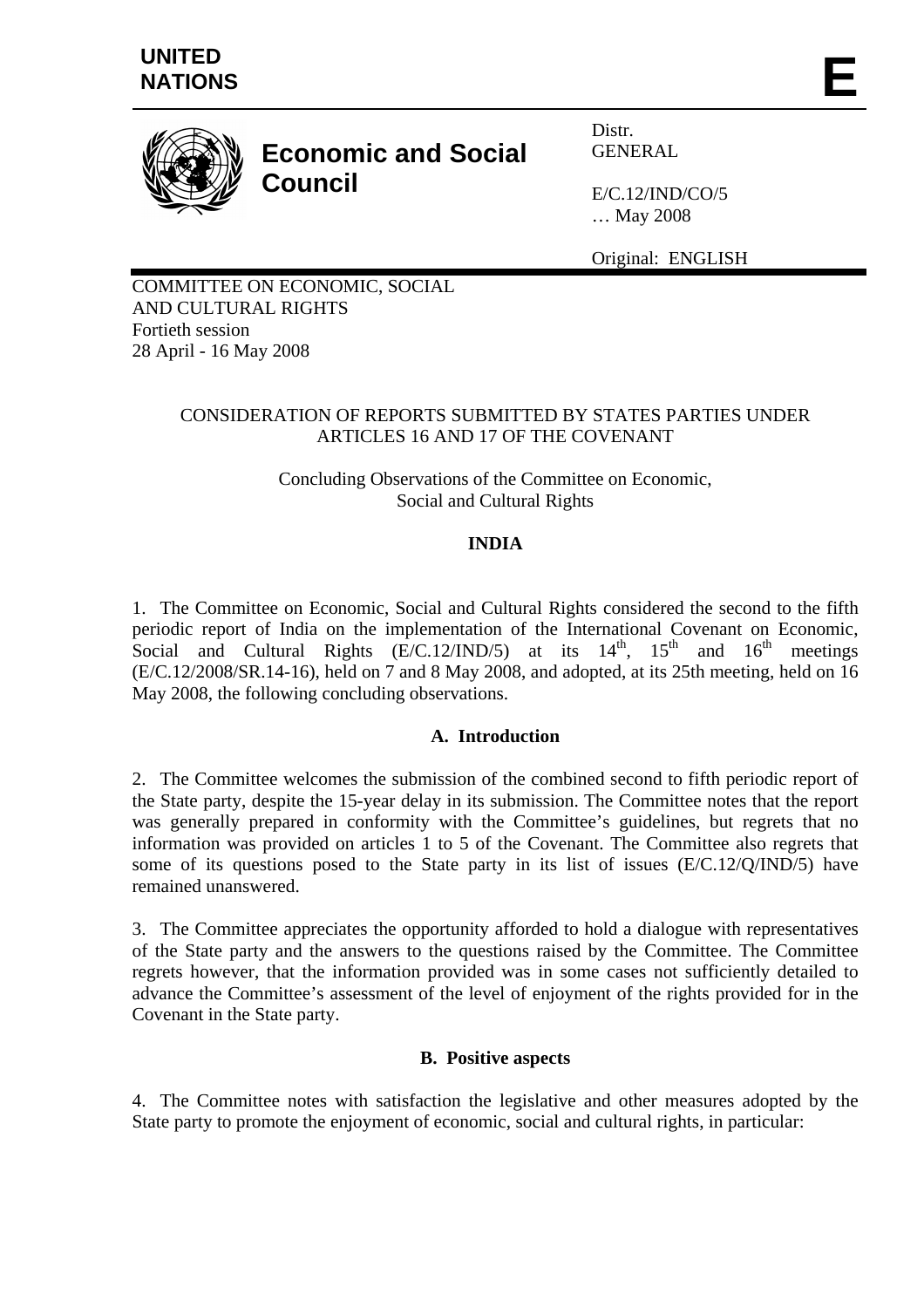- The 2006 Prohibition of Child Marriage Act;
- The 2005 National Rural Employment Guarantee Act recognising employment as a matter of right;
- The 2005 Protection of Women from Domestic Violence Act;
- The "Sarva Shikasha Abhiyan" (Education or All) programme adopted in 2005;
- The "National Rural Health Mission", launched in 2005, aimed to provide accessible, affordable and accountable quality health services;
- The 4-year time-bound plan, "Bharat Nirman" aimed to upgrade the rural infrastructures, launched in 2005;
- The 2005 Right to Information Act, aimed to ensure accountability of the government;
- The 2004 amendments to the Indian Divorce Act and the Hindu Succession Act widening the scope for women to exercise their rights to divorce, ownership and inheritance;
- The 2003 amendment to the Pre-conception and Pre-natal Diagnostic Techniques (Prohibition of Sex Selection) Act, 1994;
- The 2002 Constitution ( $86<sup>th</sup>$  Amendment) Act, making education free and compulsory for all children aged 6 to 14; and
- The 2000 Juvenile Justice (Care and Protection of Children) Act, as amended by the 2006 Juvenile Justice (Care and Protection of Children) Amendment Act.
- 5. The Committee welcomes the ratification, by the State party, of:
	- The Convention on the Rights of Persons with Disabilities, in 2007;
	- The Optional Protocols to the Convention on the Rights of the Child on the sale of children, child prostitution and child pornography and on the involvement of children in armed conflict, in 2005; and
	- The ILO Convention No.105 on Abolition of Forced Labour, in 2000.

6. The Committee notes with appreciation the important contribution made by the Supreme Court of the State party to the development of international jurisprudence in favour of the justiciability of economic, social and cultural rights, through its proactive interpretations of the Constitution.

#### **C. Factors and difficulties impeding the implementation of the Covenant**

7. The Committee notes the absence of any factors and difficulties impeding the implementation of the Covenant by the State party.

# **D. Principal subjects of concern**

8. The Committee notes with regret the position of the State party with regard to its legal obligations arising under the Covenant, specifically, that the realisation of the rights it contains are entirely progressive in nature.

9. The Committee is concerned that, despite the significant role played by the Supreme Court of India in interpreting the Constitution with a view to achieving justiciability of economic, social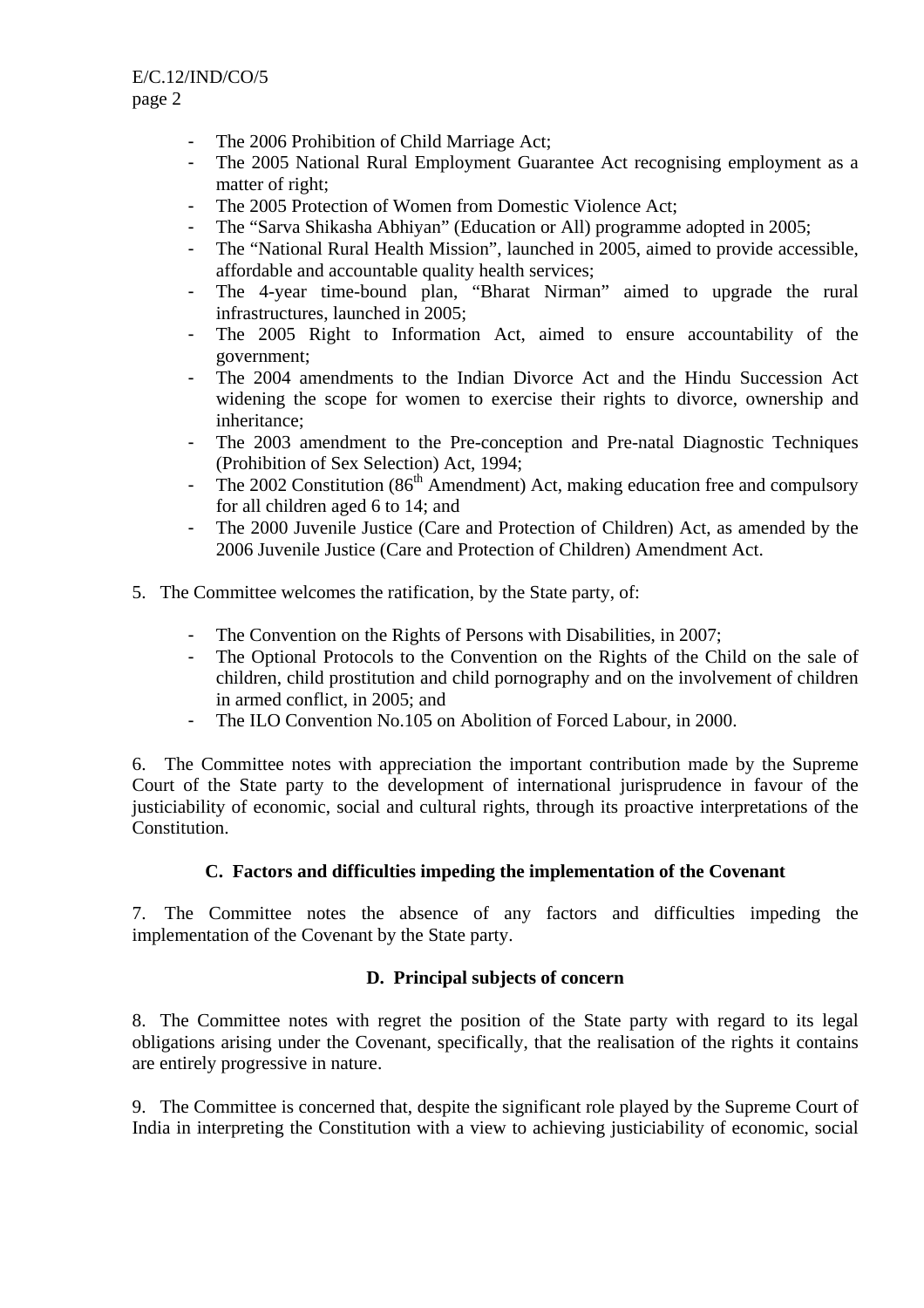and cultural rights, the Covenant is not given its full effect in the legal system of the State party due to the absence of relevant domestic legislation. The Committee is also concerned by the nonimplementation of court decisions by state authorities.

10. The Committee is concerned about the absence of effective mechanisms to coordinate and ensure, at both the federal and state levels, administrative and policy measures relating to economic, social and cultural rights, which constitutes a major impediment to the equal and effective implementation of the Covenant in the State party.

11. The Committee notes with concern that the National Human Rights Commission (NHRC) and the State Human Rights Commissions are not supported by adequate financial and other resources. The Committee is also concerned that the establishment of Human Rights Courts at the district level as envisaged by the 1993 Human Rights Act has not been implemented in most parts of the country, and that the mandate of the Human Rights Courts does not cover violations of economic, social and cultural rights.

12. The Committee is deeply concerned about reports that human rights defenders, including those assisting individuals and communities in asserting their economic, social and cultural rights, are threatened, harassed and subjected to violence by state officials and law enforcement officers. In this connection, the Committee notes with concern the existence of national security legislation which grants impunity to state officials who violate human rights, including economic, social and cultural rights.

13. The Committee is deeply concerned that in spite of the Constitutional guarantee of nondiscrimination as well as the criminal law provisions punishing acts of discrimination, widespread and often socially accepted discrimination, harassment and/or violence persist against members of certain disadvantaged and marginalized groups, including women, scheduled castes and scheduled tribes, indigenous peoples, the urban poor, informal sector workers, internally displaced persons, religious minorities such as the Muslim population, persons with disabilities and persons living with HIV/AIDS. The Committee is also concerned about the obstacles faced by the victims in accessing justice, including the high costs of litigation, the long-delays in court proceedings and the non-implementation of court decisions by government authorities.

14. The Committee notes with concern the lack of progress achieved by the State party in combating the persistent *de facto* caste-based discrimination that continues to prevail in spite of the legal prohibitions in place, most notably the 1989 Scheduled Castes and Scheduled Tribes (Prevention of Atrocities) Act. The Committee is particularly concerned by the low rate of prosecution of crimes against persons belonging to scheduled castes and scheduled tribes, and that discriminatory attitudes and prejudices in the enforcement of the law, especially by the police, is a serious obstacle in the victims' access to justice.

15. The Committee notes with concern that the recommendations of the 2006 Rajinder Sachar Committee Report on Social, Economic and Educational Status of the Muslim Community of India have not been sufficiently followed-up, and regrets the lack of actions taken by the federal and state union governments in this regard.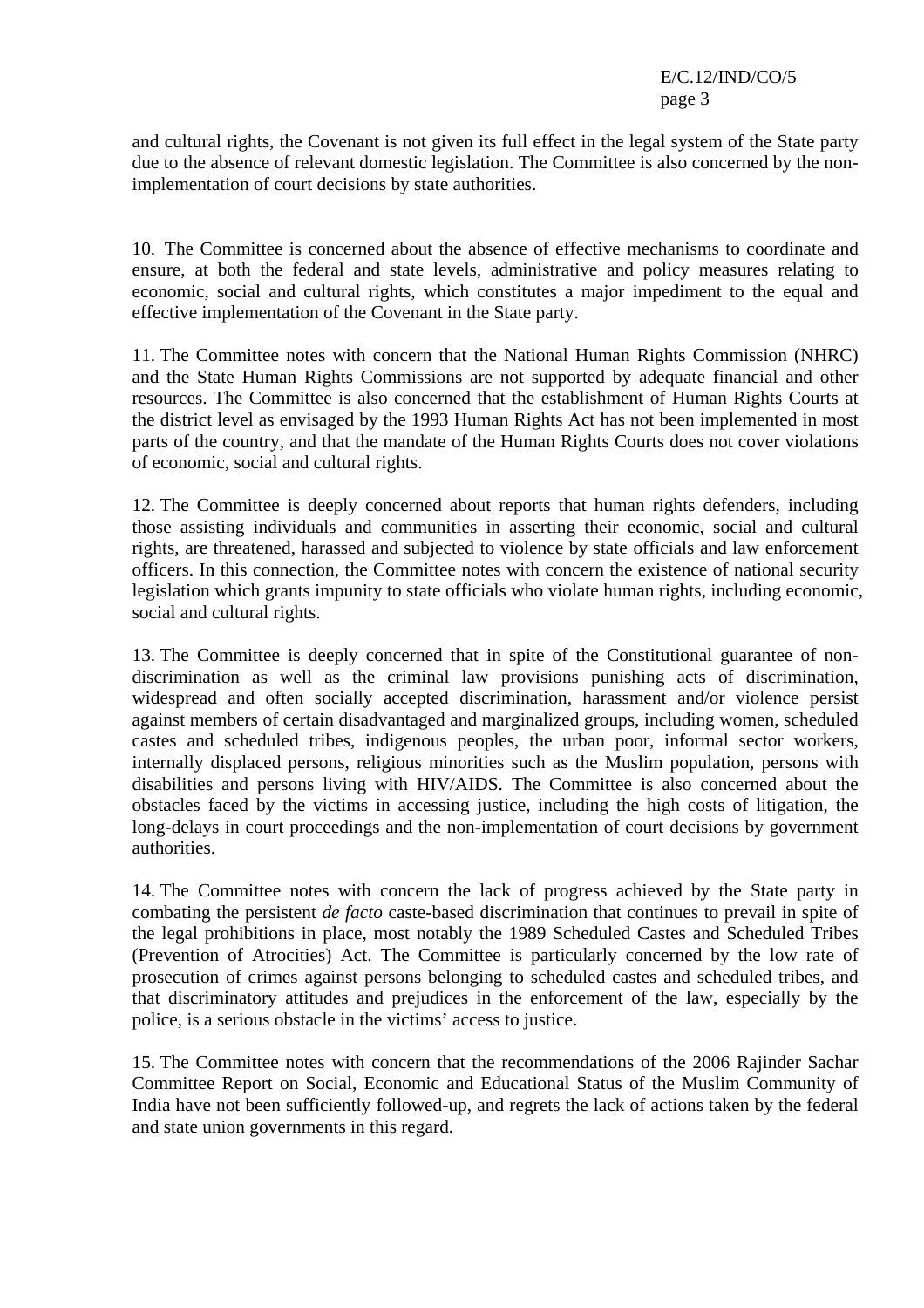16. The Committee is deeply concerned that, in spite of the commendable efforts by the State party in promoting equality of men and women, such as the adoption of the National Policy on the Empowerment of Women (2001) and the adoption of the amendments to the Hindu Succession Act and the Indian Divorce Act in 2005 and 2001 respectively, widespread gender inequalities, cultural stereotypes and personal laws of minority groups continue to prevail, affecting negatively the equal enjoyment of economic, social and cultural rights by women. The Committee notes with concern in particular that all the statistical data available before the Committee indicate the disadvantages disproportionately suffered by women in their enjoyment of economic, social and cultural rights, in particular, those belonging to disadvantaged and marginalised groups.

17. The Committee is concerned about the weak enforcement of the Pre-conception and Prenatal Diagnostic Technique (Prohibition of Sex Selection) Act, as amended in 2003, which has resulted in the high rate of abortion of the girl foetus and a skewed sex ratio which continues to worsen.

18. The Committee notes with concern the disproportionate representation of women in the informal labour market and the significant gender disparities in wages. The Committee also notes with concern the low representation of women in decision-making.

19. The Committee notes with concern, despite the legal prohibitions in place, including the 1993 Employment of Manual Scavengers and Construction of Dry Latrines (Prohibition) Act, the 1976 Bonded Labour System (Abolition) Act and the 1986 Child Labour (Prohibition and Regulation) Act, the prevalence of bonded labour, the worst forms of child labour and other exploitative labour conditions in the State party. The Committee is concerned about the insufficient enforcement of existing labour legislation at the federal and the state levels, as well as the lack of awareness among employers on the existing rules and standards.

20. The Committee notes with concern that the rapid and sustained economic growth in the State party has not been translated into employment growth that is sufficiently substantial to ensure compliance with the core obligations under Article 6 of the Covenant, as highlighted in the Committee's General Comment No.18 on the right to work (2005).

21. The Committee is concerned that, in spite of the enactment of the National and Rural Employment Guarantee Act in 2006, the high and increasing rate of unemployment and underemployment persists in the State party, particularly in the rural areas.

22. The Committee notes with concern the weak enforcement of the existing state minimum wages. The Committee is also concerned that the low levels of wages, particularly in the agricultural sector, are insufficient to provide a decent standard of living for workers and their families.

23. The Committee is concerned about the numerous requirements of the State party with respect to trade unions, particularly those in the informal sector, in obtaining collective bargaining licences such as the minimum membership requirement for a union of 100 workers or 10% of the workforce under the 1926 Trade Unions Act, and a complete ban on strikes under the Essential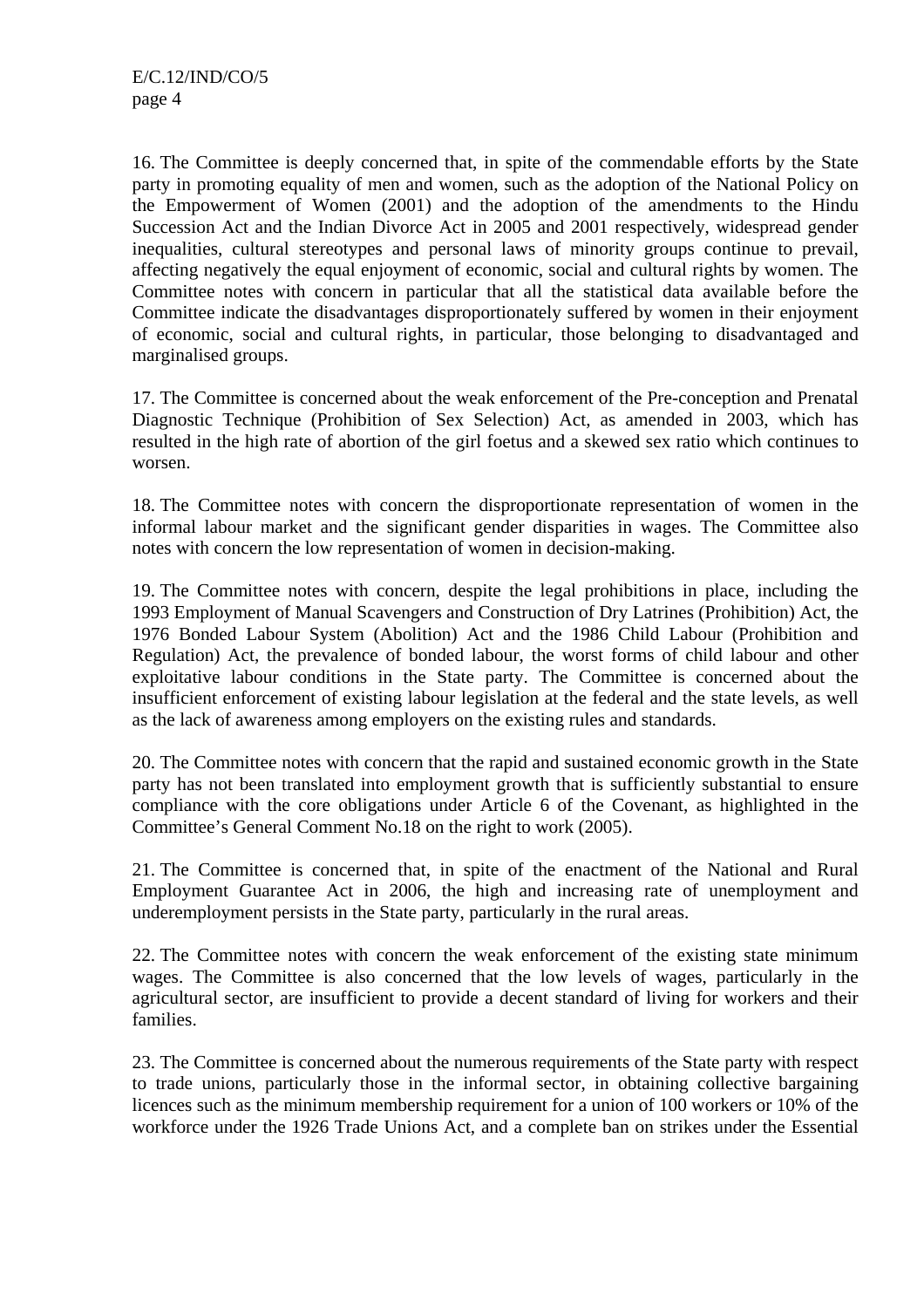Services Maintenance Act which does not prescribe an official list of the essential services that falls under its purview. The Committee also notes with concern that, pursuant to the 1964 Central Civil Services (Conduct) Rule, civil servants' right to join trade unions and to strike is severely restricted.

24. The Committee is concerned that, pending the adoption by the Parliament of the Unorganised Sector Worker's Social Security Bill, workers in the State party, a majority of whom are employed in the unorganised/informal sector, does not currently benefit from state-administered social security protection.

25. The Committee is deeply concerned about the lack of progress achieved by the State party in eliminating traditional practices and provisions of personal status laws that are harmful and discriminatory to women and girls, including *sati, devadasi*, witch-hunting, child marriages, dowry deaths and honour killings, in spite of the legal prohibitions such as the 2005 Domestic Violence Act, the 1961 Dowry Prohibition Act, the 1982 Prohibition of Dedication Act, the 1939 Child Marriage Restraint Act and the 2006 Prohibition of Child Marriage Act.

26. The Committee is concerned about the exceptionally high incidence of domestic violence against women and children in the State party, as well as the high proportion of children who are subjected to sexual abuse at home, in spite of the enactment of the Protection of Women from Domestic Violence Act of 2005. In this regard, the Committee deeply regrets the lax enforcement of the existing legislation for the protection of victims of domestic violence and the low rate of prosecution for such crimes under Section 498-A of the Indian Penal Code.

27. The Committee notes with concern that trafficking in persons remains a serious problem faced by the State party. The Committee is particularly concerned that women and children belonging to scheduled castes and scheduled tribes make up a large proportion of victims of trafficking and sexual exploitation. The Committee is also concerned that victims of trafficking and sexual exploitation, rather than being afforded protection and rehabilitation, are prosecuted under the Immoral Trafficking Prevention Act (ITPA), and that there is no legislation that specifically criminalises trafficking in persons.

28. The Committee is deeply concerned that, despite the rapid economic growth achieved under the Ninth Plan (1997-2002) and the Tenth Plan (2002-07), high levels of poverty as well as serious food insecurity and shortages persist in the country, disproportionately affecting the population living in the poorer states and in rural areas, and the disadvantaged and marginalised groups. The Committee is also concerned that the State party, in its pursuit of economic growth, and in its definition of the poverty threshold exclusively in terms of consumption, has overlooked its obligations to fully integrate human rights, particularly economic, social and cultural rights, in its poverty-reduction strategies. The Committee is also concerned by reports of corruption, inefficiency and discrimination in distribution that hamper access to food, particularly by the disadvantaged and marginalised groups of society who have been excluded from the benefits of the State party's economic growth.

29. The Committee is deeply concerned that the extreme hardship being experienced by farmers has led to an increasing incidence of suicides by farmers over the past decade. The Committee is particularly concerned that the extreme poverty among small-hold farmers caused by the lack of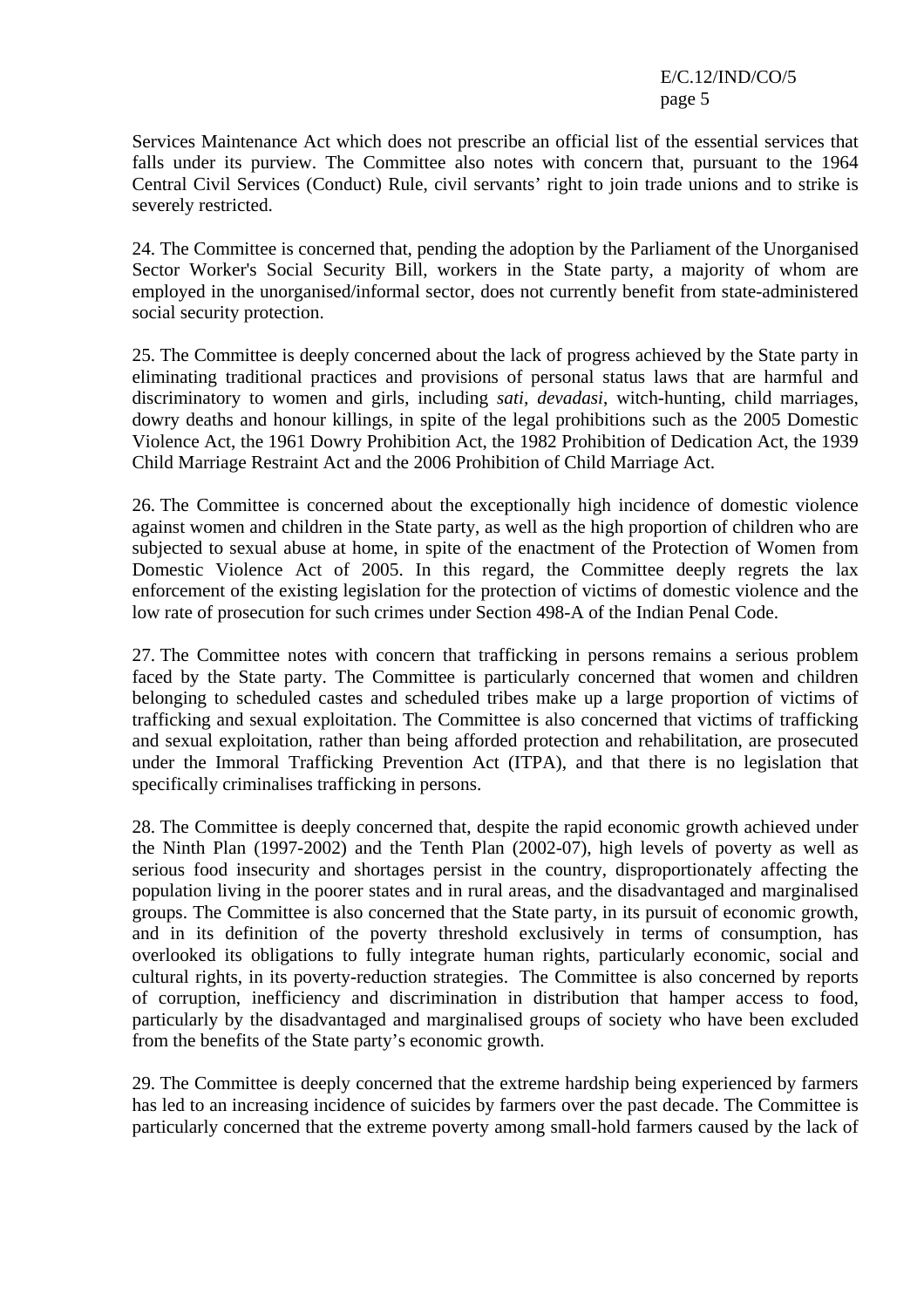land, access to credit and adequate rural infrastructures, has been exacerbated by the introduction of genetically modified seeds by multinational corporations and the ensuing escalation of prices of seeds, fertilisers and pesticides, particularly in the cotton industry.

30. The Committee is concerned about the lack of a national housing policy which particularly addresses the needs of the disadvantaged and marginalized individuals and groups, including those living in slums who are reportedly growing in numbers, by providing them with low-cost housing units. The Committee also regrets that sufficient information was not provided by the State party on the extent and causes of homelessness in the State party. The Committee is also concerned that while housing is under the responsibility of the state government, the oversight exercised by the federal government is insufficient to ensure effective implementation of the existing strategies and policies to ensure the right to housing for all.

31. The Committee, while noting that the draft Resettlement and Rehabilitation Bill is currently before Parliament, remains deeply concerned about the reports of displacement and forced evictions in the context of land acquisition by private and state actors for the purposes of development projects, including constructions of dams and mining, and that the members of disadvantaged and marginalised groups, in particular, the scheduled castes and scheduled tribes, are adversely affected by such displacement from their homes, lands and their sources of livelihood. The Committee is also concerned that urban renewal projects, sporting events, infrastructure expansion, environmental projects and more recently, the designation of large areas as tax-free Special Economic Zones, have resulted in the displacement of millions of families, most of who have not received adequate compensation and rehabilitation. Furthermore, the Committee is concerned about the lack of effective consultations and legal redress for persons affected by displacement and by forced evictions, and the inadequate measures to provide sufficient compensation or alternative housing to those who have been removed from their homes and/or their ancestral lands.

32. The Committee is concerned about the reported delays and inadequacies of the post-tsunami rehabilitation process in the affected districts of Tamil Nadu. The Committee notes with concern that, according to the Public Accounts Committee in its 2007-08 report, large amounts of tsunami funds have been diverted from rehabilitation. The Committee regrets that the State party has not provided adequate information on the post-tsunami situation.

33. The Committee is concerned that, despite the economic growth achieved by the State party, health-care expenditures remain exceptionally low at around 1% of GDP, and that a significant proportion of the population continues to have limited or no access to basic health services, resulting in alarmingly high rates of maternal and infant mortality, as well as high incidences of tuberculosis and other communicable diseases. The Committee is also concerned by the rising HIV/AIDS infections, and the lack of reliable information available regarding persons affected by mental health illnesses.

34. The Committee is concerned about the shortage of access to safe drinking water and the presence of heavy metals in ground water.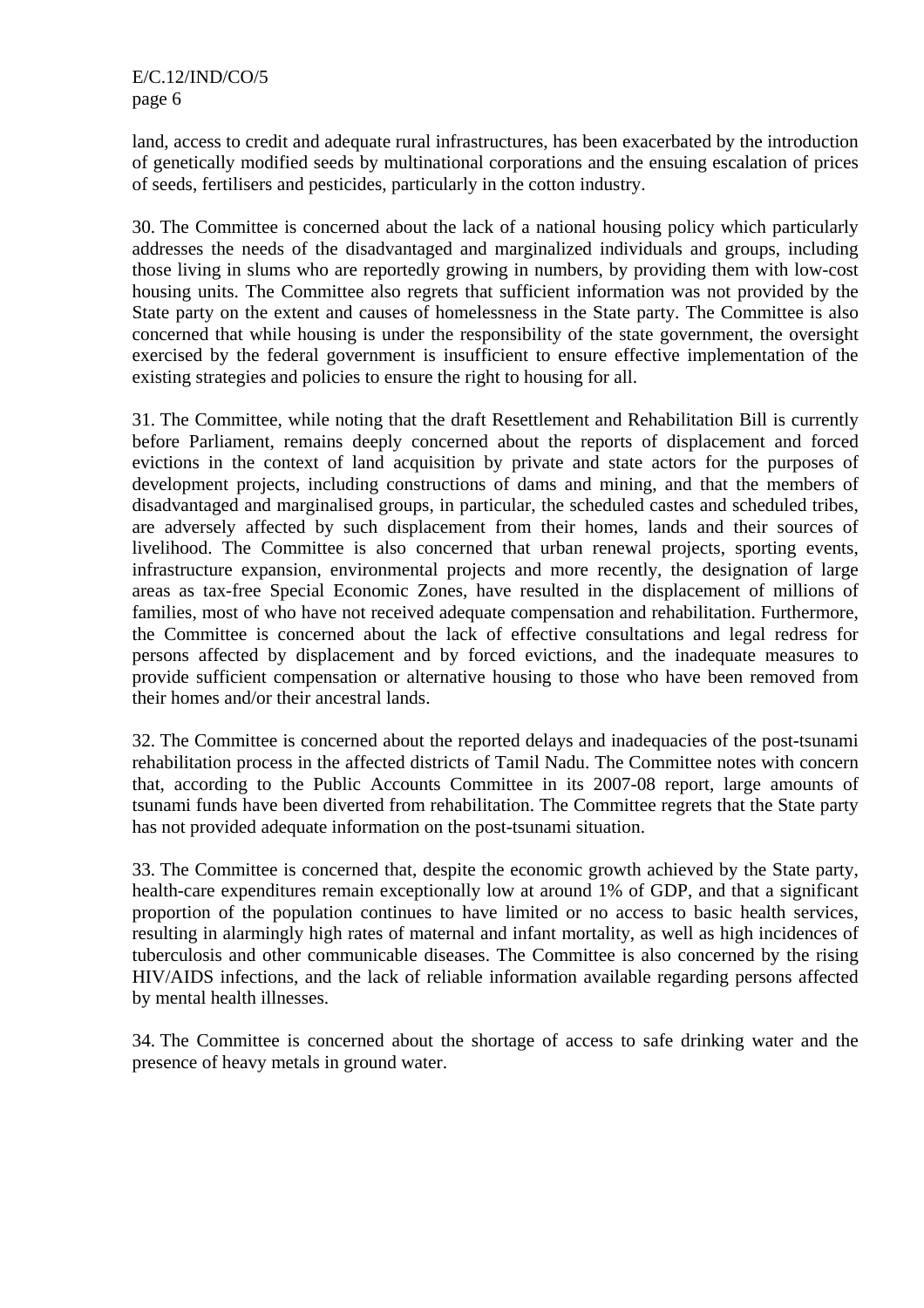35. The Committee is concerned about the overcrowding and sub-standard conditions in prisons which are operating at 200-300% of their maximum capacity, which have given rise to a disproportionately high rate of tuberculosis and other health problems affecting the prisoners.

36. The Committee is concerned that survivors of the 1984 gas leak from the Union Carbide India Limited pesticide plant in Bhopal are continuing to suffer serious long-term health effects of the gas exposure, and that the State efforts to provide rehabilitation and monetary compensation have largely been inadequate.

37. The Committee is concerned that the prevailing widespread phenomenon of early marriages, the high rate of maternal mortality and the rapid spread of HIV/AIDS and other sexually transmitted diseases in the State party, can be attributed largely to the lack of sex and reproductive education that is still viewed to be taboo in the State party.

38. The Committee notes with concern that the universal healthcare scheme in the State party falls short of providing for universal coverage, excluding a considerable portion of the population. The Committee is also concerned that the quality and the availability of the health services provided under the scheme have been adversely affected by the large-scale privatisation of the health service in the State party, impacting in particular on the poorest sections of the population.

39. The Committee is concerned that trade in human organs, particularly in kidneys, is prevalent in the State party and that it is on the increase.

40. The Committee is concerned that, despite the efforts made by the State party to achieve universal primary education, including the adoption of the Constitution (86<sup>th</sup> Amendment) Act in 2002 which makes the right to primary education a fundamental right, and the "Sarva Shikasha Abhiyan" (Education for All) programme, aimed at achieving 100% primary enrolment, the wide disparity in enrolment and drop out rates in primary schools continue to persist, negatively affecting, in particular, girls, Muslim children and children belonging to scheduled castes and scheduled tribes.

41. The Committee notes with concern the generally low quality of education in, and the underfunding of, public schools.

42. The Committee is concerned that adult illiteracy rates continue to remain high, especially among disadvantaged and marginalized groups, women and among those living in poverty.

43. The Committee notes with regret the absence of human rights education in the school curricula in the State party.

44. The Committee notes with concern that some of the development measures and projects that have been carried out have not sufficiently into account the way of life and specific forms of livelihood of numerous communities in India, in particular the scheduled tribes in the northeast, thus affecting their right of everyone to take part in cultural life.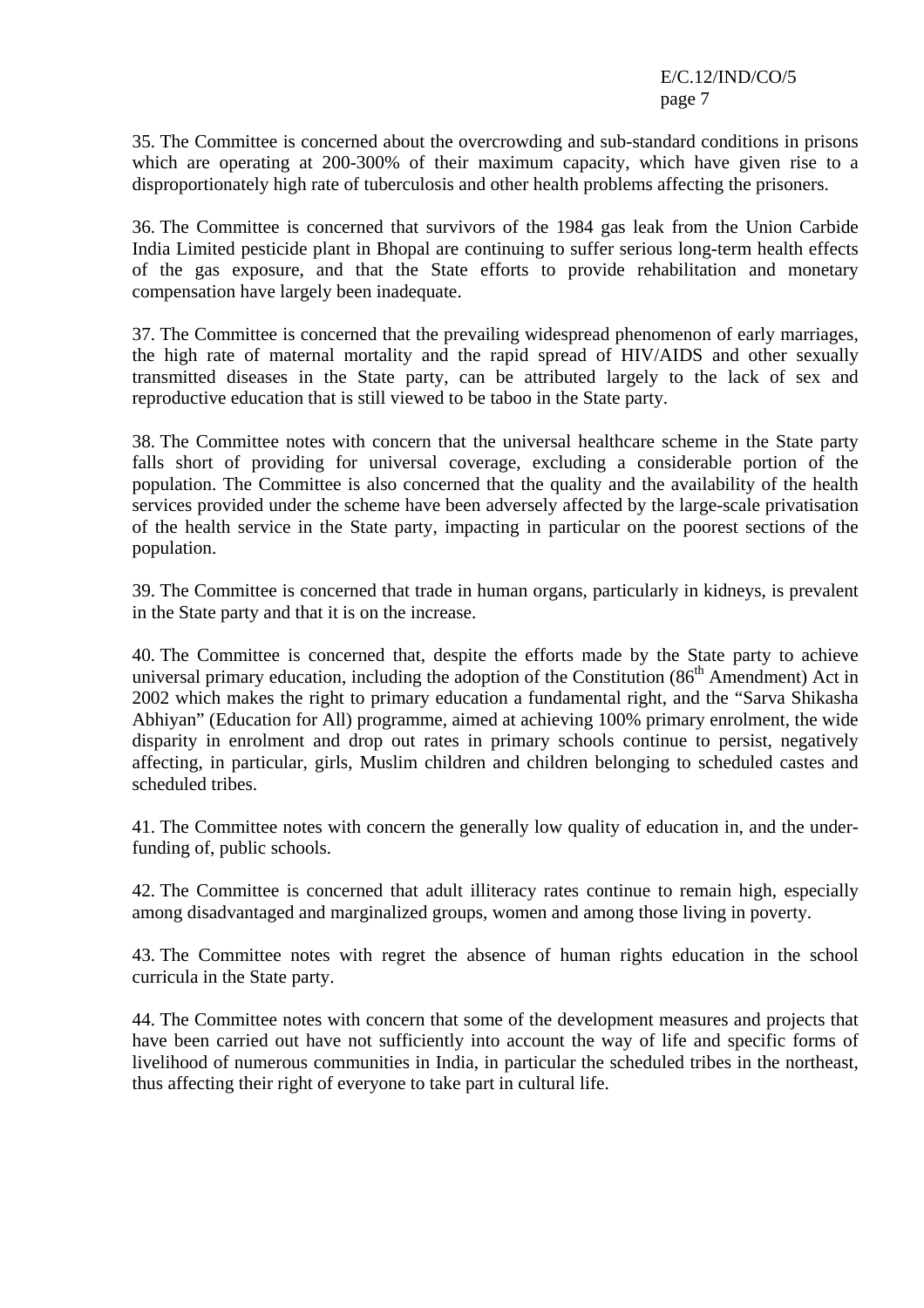## **E. Suggestions and Recommendations**

45. The Committee is of the view that the State party has within its power the ability to immediately implement the rights in Part II of the Covenant as required, and to meet, at the least, its core obligations for the progressive realization of the rights in Part III of the Covenant. The Committee therefore urges the State party to review its position regarding its legal obligations arising under the Covenant in light of the Committee's statement on the evaluation of the obligation to take steps to the "maximum of its available resources" under an Optional Protocol to the Covenant (E/C.12/2007/1), and its General Comments No. 13 (1999) and No. 14 (2000) in relation to core obligations. The Committee also encourages the State party to ensure that the provisions of the Covenant are taken into consideration in legislative and administrative policy and decision-making processes.

46. The Committee recommends the State party to review all aspects of its negotiations with trade agreements, including those with the EU and the EFTA, in light of its obligations under the Covenant to ensure that economic, social and cultural rights, particularly of the most disadvantaged and marginalized groups, are not undermined.

47. The Committee recommends that the State party take necessary legal measures to give full effect to the Covenant in domestic law, and to provide the Committee in its next periodic report, with further clarification regarding the direct applicability of the Covenant by domestic courts and citing relevant case law. In this respect, the Committee draws the attention of the State party to its General Comment No. 9 on the domestic application of the Covenant (1998). Furthermore, the Committee urges the State party to ensure that judicial training take full account of the justiciability of Covenant rights and that all court decisions are fully implemented by the relevant authorities without delay. The Committee also recommends the State party to take effective measures to increase awareness of the rights enshrined in the ICESCR among the public at large.

48. The Committee recommends the State party to ensure that the complexities arising from the federal structure of government and the delineation of responsibilities between federal and state levels do not result in the lack of effective implementation of the Covenant in the State party.

49. The Committee recommends that the State party increase its efforts to enhance the effectiveness of the National Human Rights Commission and the State Human Rights Commissions, in particular through adequate budget allocations. The Paris Principles as well as General Assembly Resolution 48/134 relating to the status of national institutions for the promotion and protection of human rights, should be taken into consideration in matters relating to the reform of the NHRC and the establishment of State Commissions. The Committee further recommends the State party to ensure that State and Union Territories establish their respective Human Rights Commissions and Human Rights Courts, and enable the latter to consider violations of economic, social and cultural rights.

50. The Committee urges the State party to take all necessary measures for the protection of human rights defenders against any violence, threats, retaliation, pressure or any arbitrary action as a consequence of their activities. The Committee recommends that the State party improve its human rights training for law enforcement officials especially police officers, and ensure that all allegations of human rights violations are promptly and thoroughly investigated by an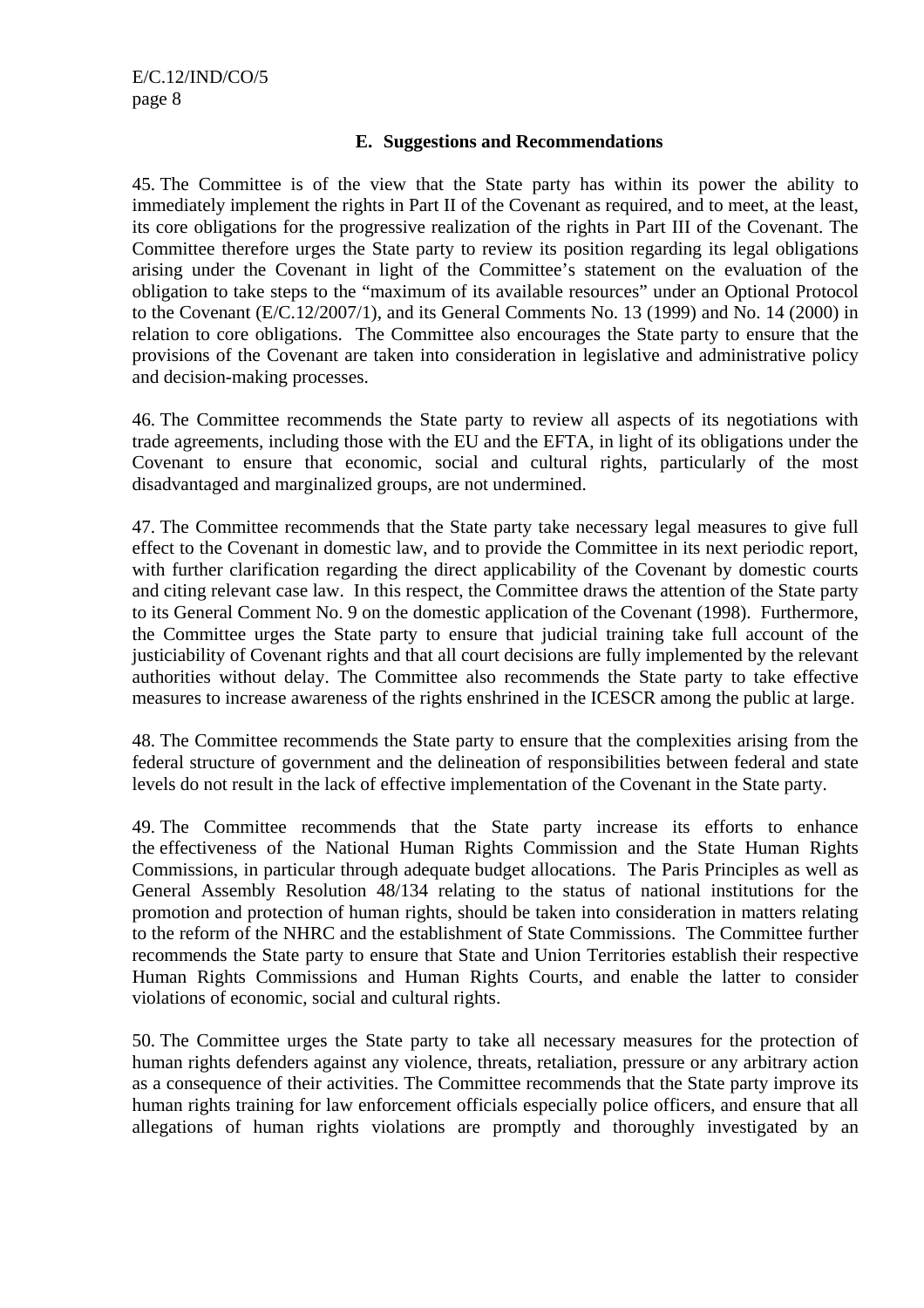independent body capable of prosecuting perpetrators. The Committee also recommends the State party to consider repealing the Armed Forces Special Powers Act.

51. The Committee requests the State party in its next periodic report to submit updated annually collected comparative data disaggregated by sex, age, caste, ethnicity, religion and by region, regarding all the provisions in the Covenant, paying particular attention to the disadvantaged and marginalized individuals and groups. The Committee also requests the State party in its next periodic report to include annual comparative data, disaggregated by sex, age, caste, ethnicity, religion and by region, the percentage of the gross domestic product allotted for education, health and housing programmes in the country.

52. The Committee recommends that the State party strengthen enforcement of existing legal prohibitions of discrimination and, in addition consider enacting comprehensive administrative, civil and/or criminal anti-discrimination legislation guaranteeing the right to equal treatment and protection against discrimination, specifically prohibiting discrimination in employment, social security, housing, healthcare and education on the grounds of race, colour, sex, language, religion, political or other opinion, national or social origin, property, birth or other status, as stipulated in article 2.2 of the Covenant. The Committee also urges the State party to step up efforts to remove obstacles faced by victims of discrimination when seeking redress though the courts.

53. The Committee stresses the need for a determined enforcement of the criminal justice system, and recommends that the State party strengthen procedures for prompt and impartial investigations and effective prosecutions of all allegations of violations under the 1989 Scheduled Castes and Scheduled Tribes (Prevention of Atrocities) Act. The Committee also recommends that the State party improve awareness-raising and training programmes regarding the treatment of caste-based and other crimes related to discriminatory attitudes and prejudices, for professionals engaged in the administration of justice including judges, public prosecutors, lawyers and law enforcement officials, in particular members of the police, and remove any other existing obstacles faced by victims in accessing justice. The Committee further encourages the State party to expand throughout the State, preventive programmes to curb violence against persons belonging to scheduled castes and scheduled tribes, especially women.

54. The Committee recommends the State party to ensure full implementation of the recommendations contained in the Sachar Committee report without further delay, with a view to ensuring the realisation of the economic, social and cultural rights of Muslims in the State party, in particular, Muslim Other Backward Classes (OBCs) and Muslim women.

55. The Committee recommends that the State party further strengthen efforts to raise public awareness about gender equality, including by providing adequate support to the National Commission for Women and the State Commissions for Women.

56. The Committee recommends the State party to sensitize and train medical professionals on the criminal nature of sex selection with a view to ensuring stringent enforcement of the Preconception and Prenatal Diagnostic Technique (Prohibition of Sex Selection) Act.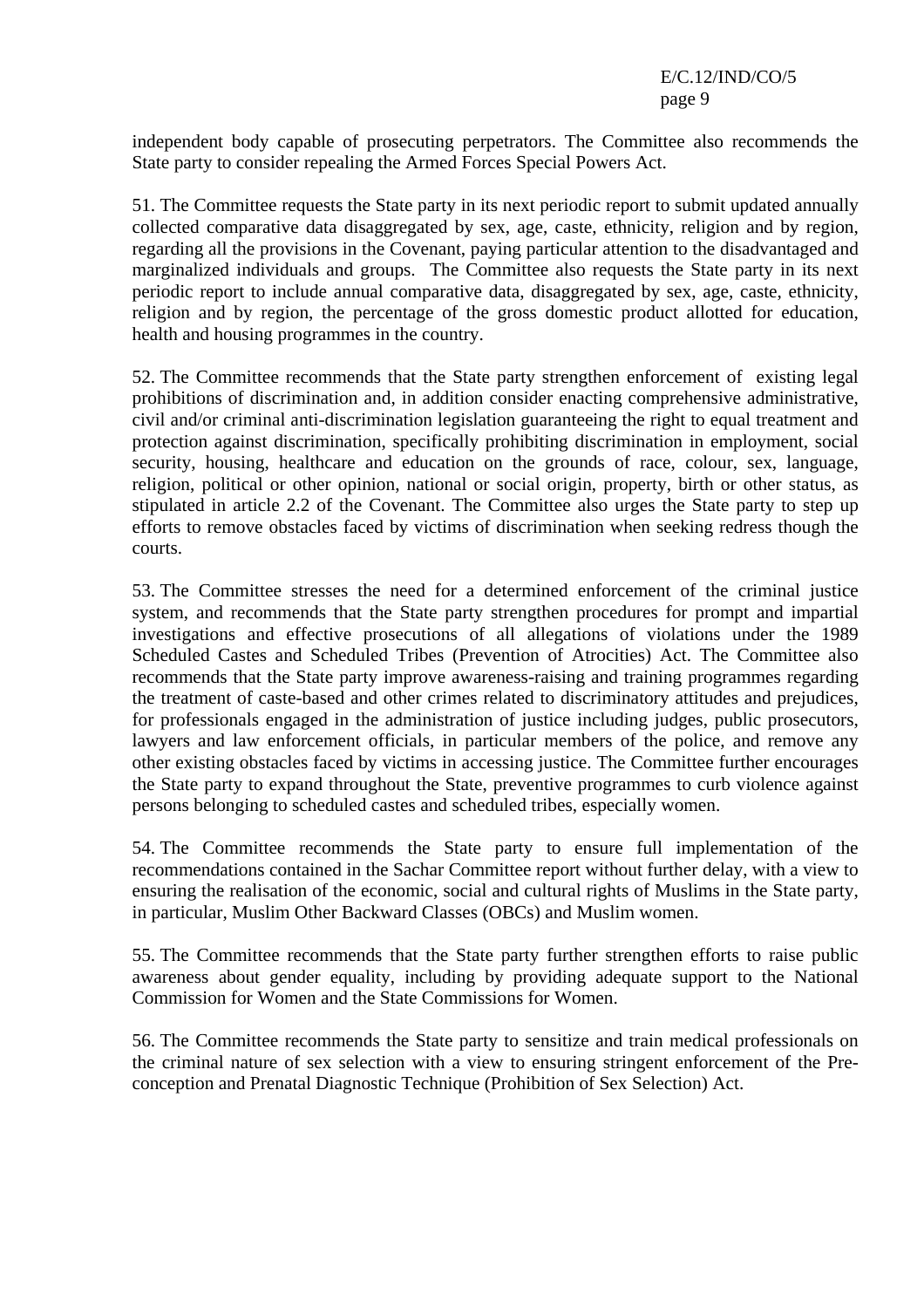57. The Committee recommends the State party to undertake and enforce effectively measures to ensure equal treatment between men and women in the labour market, and to consider enacting legislation on equal pay for work of equal value in both the public and the private sectors, and for such legislation to be adopted at the State level. The Committee also recommends the State party to continue to make use of affirmative action measures to promote active political participation of women.

58. The Committee requests the State party to include in its next periodic report, in addition to the requests already mentioned in previous paragraphs, a specific section on:

- a) the results of the measures taken to combat discrimination of all forms;
- b) the situation of women and the extent to which they enjoy the right to own land and property independent of their male relatives;
- c) the impact of the micro-credit programme for women, the progress achieved and the difficulties encountered;
- d) detailed information regarding street children; and
- e) annual data, disaggregated by age, sex, caste, ethnicity and religion, as well as specific benchmarks, to enable adequate monitoring and evaluation of the progress achieved.

59. The Committee recommends that the State party ensure the right to decent work and provide sufficient resources to the labour inspectorate to enable regular and independent inspections of health and safety conditions in all sectors. In this regard, the State party should take effective measures to ensure that violations concerning prohibited labour practices, such as bonded labour, manual scavenging and the worst forms of child labour are stringently prosecuted and employers duly sanctioned. The Committee recommends the State party to launch a national campaign to abolish manual scavenging and other degrading forms of work and to provide information on the results achieved in its next periodic report. The Committee further recommends that measures to rehabilitate affected children, to monitor their work conditions and their living conditions following removal from such work, be strengthened and significantly expanded to cover all children engaged in the worst forms of child labour. The Committee also recommends that the State party consider ratifying the following ILO Conventions: No. 182 on the Worst Forms of Child Labour; No. 138 on Minimum Age; No. 174 on Prevention of Major Industrial Accidents.

60. The Committee recommends that the State party provide, in its next periodic report, information on the measures taken within the framework of the  $10<sup>th</sup>$  and the  $11<sup>th</sup>$  Plans to achieve an adequate rate of employment growth in order to ensure the fullest possible enjoyment of the rights under Article 6 of the Covenant. The Committee further recommends that the State party provide the necessary conditions to encourage private sector employers to create additional jobs in the process of economic growth.

61. The Committee recommends that the State party reinforce its programmes designed to reduce unemployment and in this regard, to target on a priority basis the most affected groups and regions. In this connection, the Committee recommends that the State party consider ratifying the ILO Convention No. 2 on unemployment. The Committee further recommends the State party to take necessary measures to ensure effectively the full implementation of the provisions foreseen under the National Rural Employment Guarantee Act.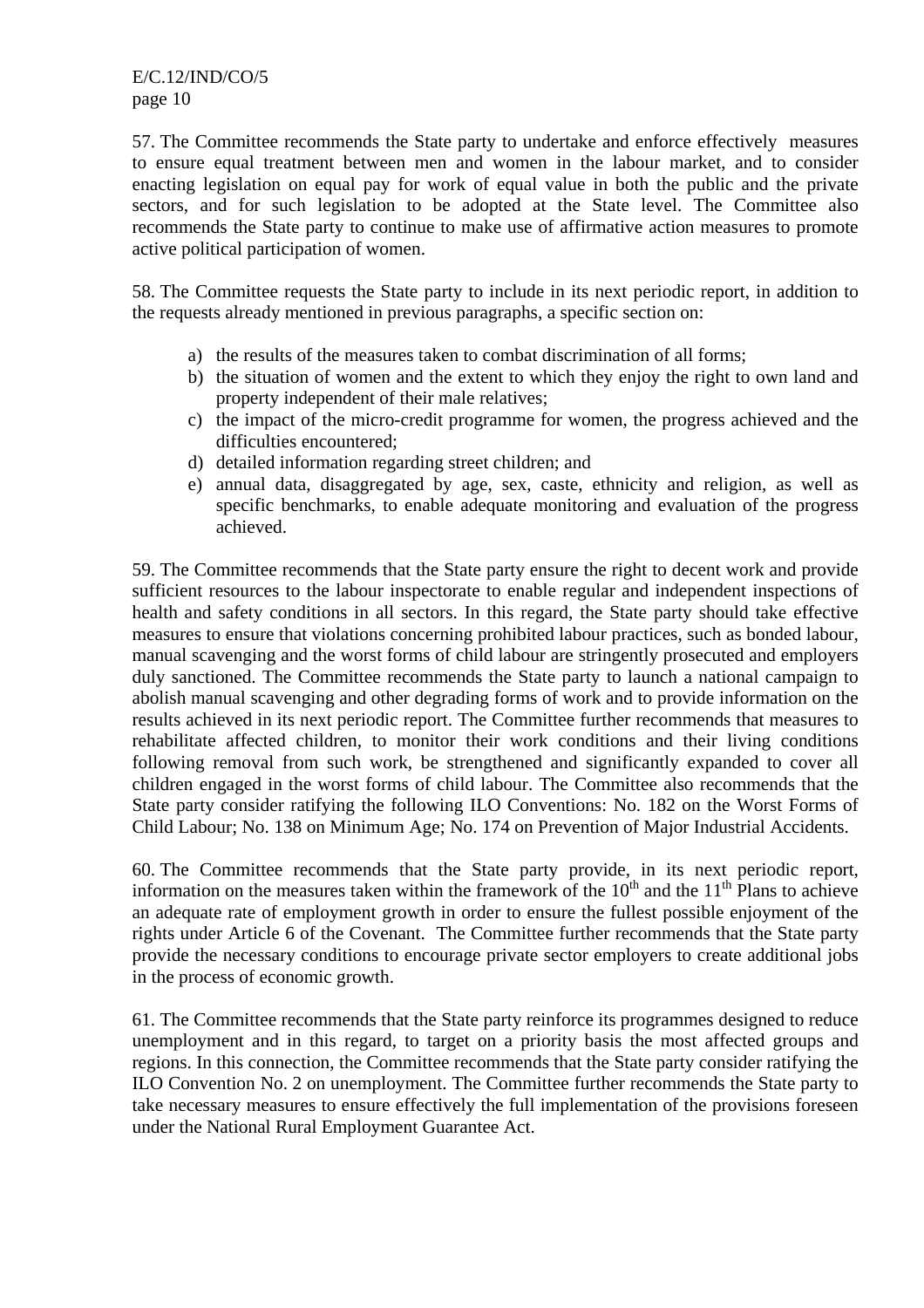62. The Committee encourages the State party to ensure that the state minimum wages are fully enforced throughout its territory, and in all sectors, with a view to enabling all workers and their families to enjoy an adequate standard of living. The Committee also encourages the State party to establish an effective system of indexation and regular adjustment of the minimum wage to the cost of living.

63. The Committee recommends that the State party remove, in law and practice, obstacles to trade unions' rights to conduct collective bargaining, and to pay particular attention to the workers' rights in Special Economic Zones (SEZs) and Export Processing Zones (EPZs). In particular, the Committee recommends that the State party consider amending the 1964 Central Civil Services (Conduct) Rule with a view to lifting the restrictions imposed on civil servants' right to join trade unions and on their right to strike, and to clearly define "essential services" as stipulated by the Essential Services Maintenance Act. The Committee recommends the State party to consider ratifying the ILO Convention No. 98 on the Right to Organize and Collective Bargaining.

64. The Committee recommends that the State party adopt the Unorganized Sector Workers Social Security Bill without delay, and ensure, in line with the Committee's general recommendation No.19 on the right to social security (2007), that the very large sections of the population which are still not adequately covered by the social security system of the State party become entitled to social security benefits which provide for the minimum standards in respect of, *inter alia,* health, maternity benefit, old age benefit, labour accident insurance and dependants benefit. The Committee recommends that the State party consider ratifying the ILO Convention No.102 on Social Security (Minimum Standards), and requests that it provide detailed information in its next periodic report on the extent of the coverage of its social security system for the unorganised/informal sector.

65. The Committee strongly recommends that the State party strictly enforce the law prohibiting harmful and discriminatory practices that violate the rights of women and girls, and to undertake effective public education measures, including awareness-raising programmes designed to eliminate gender-based prejudices, traditional practices and provisions of personal status laws that are harmful and discriminatory to women and girls. The Committee requests that the State party provide detailed information in its next periodic report on the extent of these practices and the measures being taken to strictly enforce its laws for the protection of women and girls from such harmful practices.

66. The Committee recommends that the State party enact a law that criminalises trafficking in persons and commercial sexual exploitation of women and children. The Committee also recommends that the State party, while strengthening its efforts to bring perpetrators to justice, ensure that victims are not penalized and are systematically provided with rehabilitation and legal assistance. The Committee further recommends that the State party strengthen preventive measures, such as awareness-raising campaigns, that target economically-depressed areas as well as disadvantaged and marginalised groups.

67. The Committee recommends that the State party ensure that the Protection of Women from Domestic Violence Act and Section 498-A of the Indian Penal Code are enforced effectively in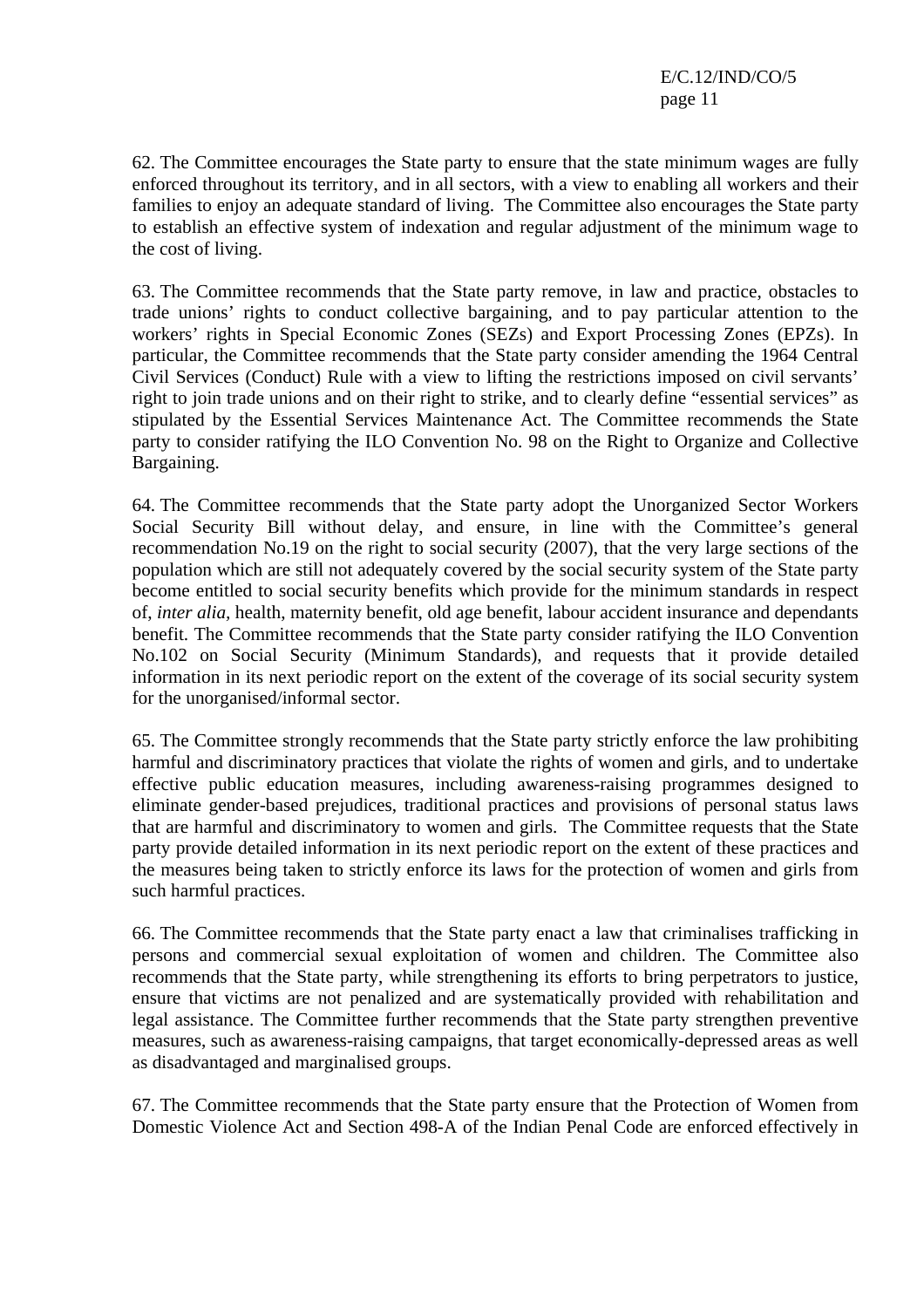all of its states and union territories, and that law enforcement officials, judges, lawyers, social workers and medical professionals are duly trained on the serious and criminal nature of domestic violence. The Committee requests that the State party provide in its next periodic report, detailed information on the extent of domestic violence, and on the legislative and other measures taken to address this phenomenon, including facilities and remedies provided for victims.

68. The Committee recommends that the State party, in the context of the 11th Plan (2007-12), take urgent measures to address the issue of poverty and food insecurity. In this regard, the Committee recommends the State party to review its national poverty threshold, taking into account its Statement on Poverty and the International Covenant on Economic, Social and Cultural Rights, adopted on 4 May 2001 (E/2002/22-E/C.12/2001/17, annex VII) and establish specific mechanisms to monitor the implementation of poverty-reduction strategies and evaluate the progress achieved. The Committee requests the State party to provide, in its next periodic report, detailed annual data on the incidence and depth of poverty, disaggregated by gender, caste, ethnicity and by region.

69. The Committee urges the State party, in addition to the full implementation of the planned farmer debt waiver programme, to take all necessary measures to address the extreme poverty among small-holding farmers and to increase agricultural productivity as a matter of priority, by *inter alia*: developing the rural infrastructures including irrigation as part of the *Bharat Nirman* programme; providing financial and other forms of assistance to families of suicide victims; ensuring that the existing agricultural insurance schemes, including the Crop Insurance Scheme and the Calamity Relief Fund, are fully implemented and are accessible to all farmers; providing state subsidies to enable farmers to purchase generic seeds which they are able to re-use, with a view to eliminating their dependency on multinational corporations. The Committee also recommends the State party to review the Seed Bill (2004) in light of its obligations under the Covenant and draw the attention of the State party to para. 19 of the Committee's General Comment No.12 on the right to adequate food (1999).

70. The Committee urges the State party to address the acute shortage of affordable housing by adopting a national strategy and a plan of action on adequate housing and by building or providing low-cost rental housing units, especially for the disadvantaged and low income groups, including those living in slums. In this connection, the Committee reminds the State party of its obligations under article 11 of the Covenant and refers to its General Comment No. 4 on the right to adequate housing (1991) to guide the Government's housing policies. The Committee also requests the State party to provide, in its next periodic report, detailed information on homelessness in the State party and the extent of inadequate housing, disaggregated by, *inter alia*, sex, caste, ethnicity and religion.

71. The Committee recommends that the State party take immediate measures to effectively enforce laws and regulations prohibiting displacement and forced evictions, and ensure that persons evicted from their homes and lands be provided with adequate compensation and/or offered alternative accommodation, in accordance with the guidelines adopted by the Committee in its General Comment No. 7 on forced evictions (1997). The Committee also recommends that, prior to implementing development and urban renewal projects, sporting events and other similar activities, the State party should undertake open, participatory and meaningful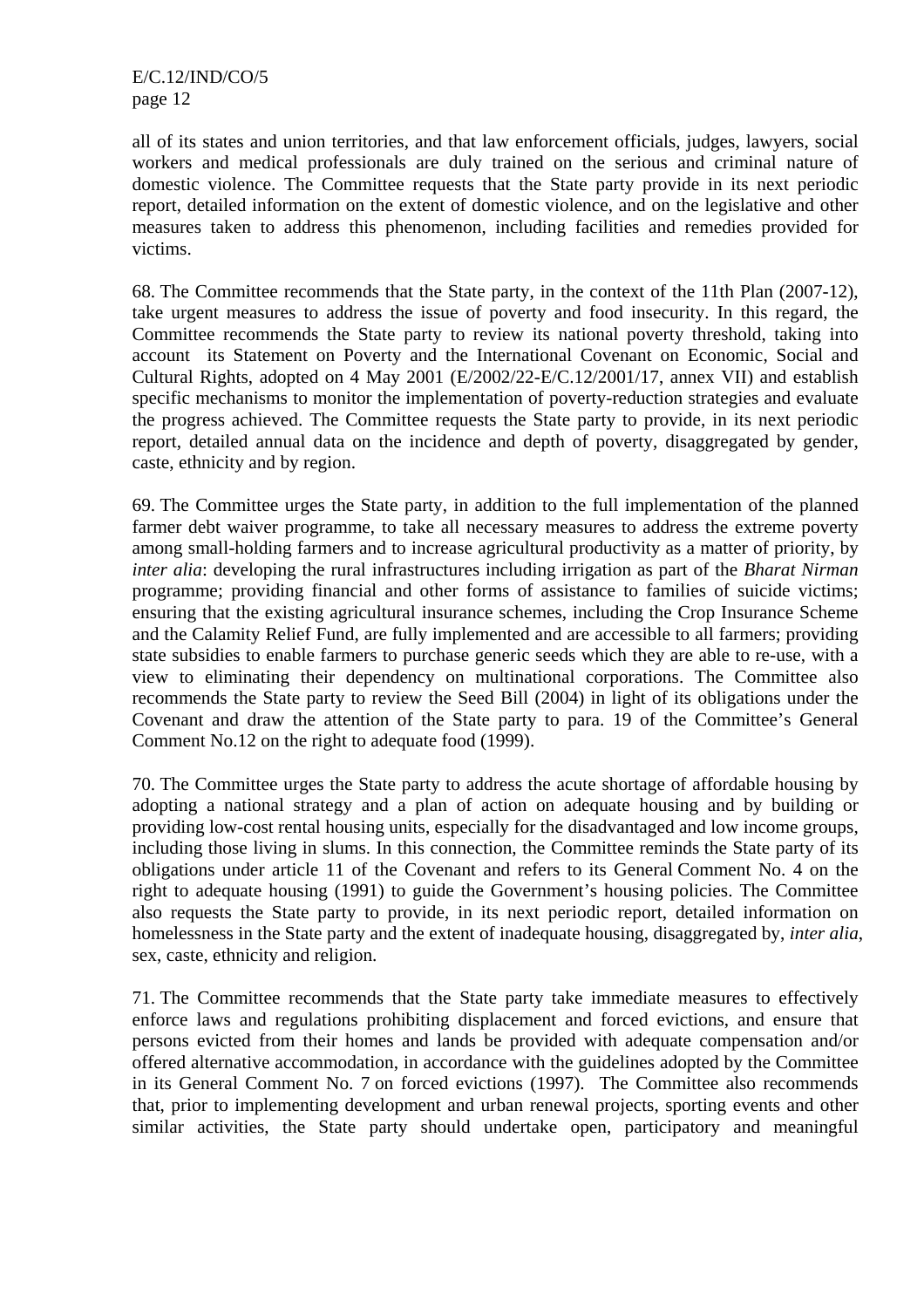consultations with affected residents and communities. In this connection, the Committee draws the attention of the State party to its General Comment No. 4 on the right to adequate housing (1991) and further requests the State party to provide information in its next periodic report on progress achieved in this regard, including disaggregated statistics relating to forced evictions.

72. The Committee urges the State party to conduct the post-tsunami rehabilitation process in the affected areas of Tamil Nadu with transparency and in full consideration of its obligation to respect and protect the economic, social and cultural rights of the survivors. The Committee requests the State party to provide detailed information in its next periodic report regarding the rehabilitation process and the extent to which the affected groups were consulted throughout the different stages of the process.

73. The Committee recommends the State party to significantly increase its healthcare expenditure, according the highest priority to reducing maternal and infant mortality rates and to preventing and treating serious communicable diseases, including HIV/AIDS. The Committee further recommends that the State party take effective measures to fully implement the National Rural Health Mission (2005-2012) and ensure the quality, affordability and accessibility of health services without hidden costs, especially for disadvantaged and marginalised individuals and groups. In this respect, the Committee draws the attention of the State party to its General Comment No. 14 on the right to the highest attainable standard of health (2000) and requests the State party to provide detailed information, on a disaggregated and comparative basis, regarding the progress it has achieved in this regard in its next periodic report. The Committee also recommends the State party to undertake a systematic assessment of policy measures and the realities of mental illness in the State party with a view to improving the treatment of and care for persons with mental illnesses.

74. The Committee recommends the State party to take effective measures to ensure equitable access to safe drinking water by rigorously enforcing existing laws on water treatment and effectively monitoring compliance. The Committee requests the State party to report on these issues by providing comparative and disaggregated data in its next periodic report, bearing in mind the Committee's general comment No. 15 (2002) on the right to water.

75. The Committee recommends that the State party strengthen its measures to improve the sanitary and hygienic conditions in prisons and to ensure that the right to mental and physical health of all prisoners is respected, in accordance with Article 12 of the Covenant.

76. The Committee recommends the State party to provide, without further delay, adequate compensation, and wherever possible, rehabilitative measures, to survivors of the Bhopal leak and their families. The Committee requests the State party to provide detailed information in this regard in its next periodic report.

77. The Committee recommends that the State party expand availability and accessibility of reproductive and sexual health information and services for everyone, and ensure that the educational programmes, including within the school curriculum, as well as services on sexual and reproductive health, are widely available.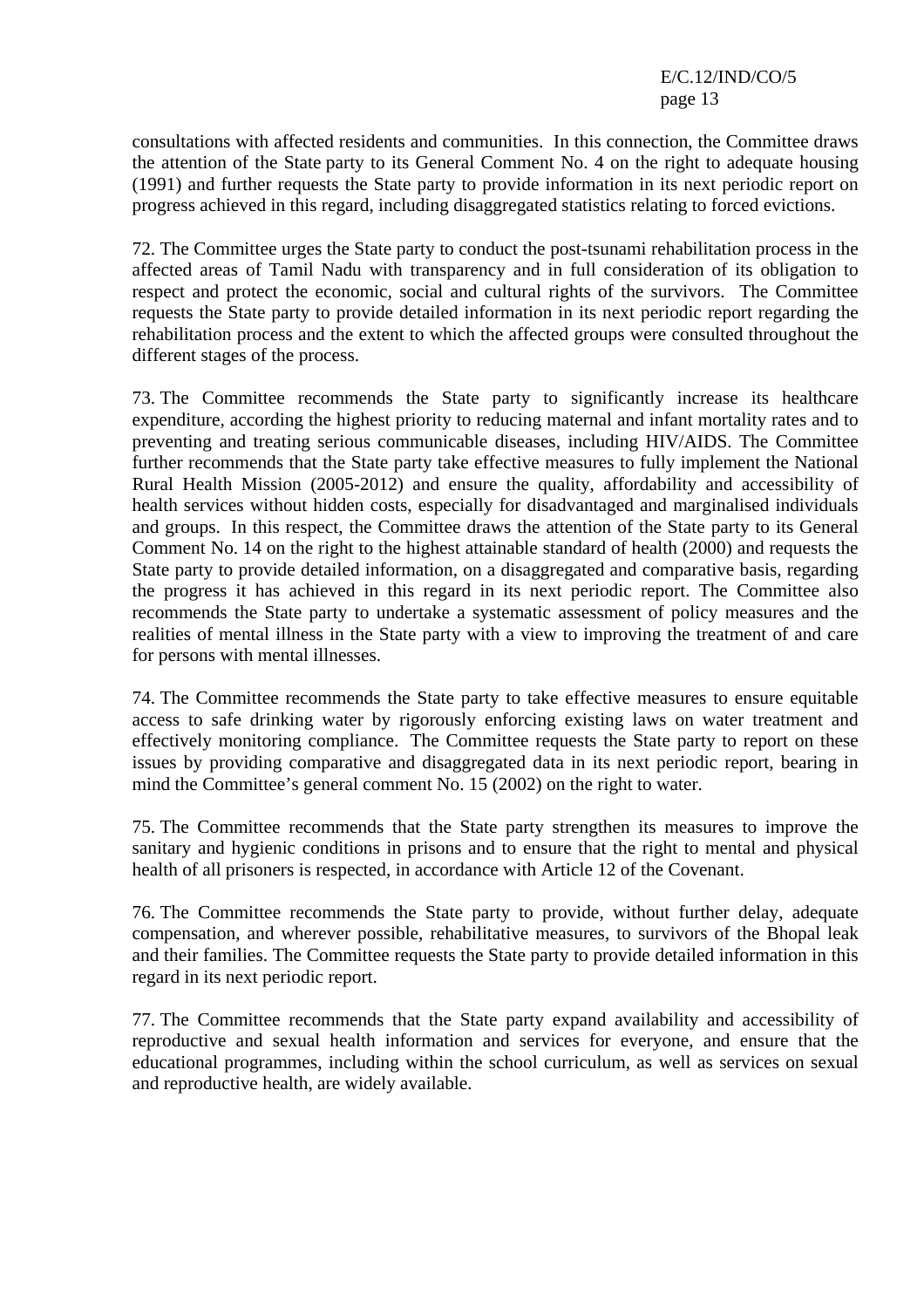78. The Committee recommends the State party to substantially increase funds allocated to public health and to provide additional incentives in order to prevent further loss of medical professionals from the public health services. The Committee also urges the State party to take all necessary measures to ensure universal access to affordable primary health care. The Committee also requests the State party to provide information on the measures to regulate the private healthcare sector.

79. The Committee recommends that the State party give high priority to address the problem of trade in human organs and to provide information on the progress achieved in its next periodic report.

80. The Committee urges the State party to continue to make determined efforts to achieve universal primary education, compulsory and free of charge, by *inter alia*, taking further initiatives to eliminate child marriages, child labour especially of school-aged children, and targeting disadvantaged and marginalised groups in particular.

81. The Committee recommends that the State party allocate increased funding to public schools, ensuring that teachers are fully trained and qualified.

82. The Committee recommends the State party to intensify its literacy programmes for adults, and to adopt awareness-raising campaigns and programmes on the value of literacy. Such strategies and awareness-raising campaigns and programmes should be designed and targeted especially for the disadvantaged and marginalized groups, in particular, women and those living in poverty.

83. The Committee encourages the State party to provide human rights education in schools at all levels and in universities, cultivating values of tolerance, social inclusion and participation. The Committee also encourages the State party to make increased efforts to raise awareness about human rights, in particular economic, social and cultural rights, among State officials, the judiciary and the public at large.

84. The Committee recommends the State party to consider going beyond the creation of museums and hosting of exhibitions as a way of preserving and promoting culture, and to ensure that no development initiative is carried out without effective consultation with the local communities, and that any potential negative impact on their right of everyone to take part in cultural life be taken into serious consideration when conducting social audits.

85. The Committee requests the State party to disseminate the present concluding observations widely among all levels of society, particularly among federal and State government officials as well as judicial authorities, and to inform the Committee on the steps that it has taken to implement them in its next periodic report.

86. The Committee also encourages the State party to engage non-governmental organizations and other members of civil society in the process of discussion at the national level prior to the submission of its next periodic report.